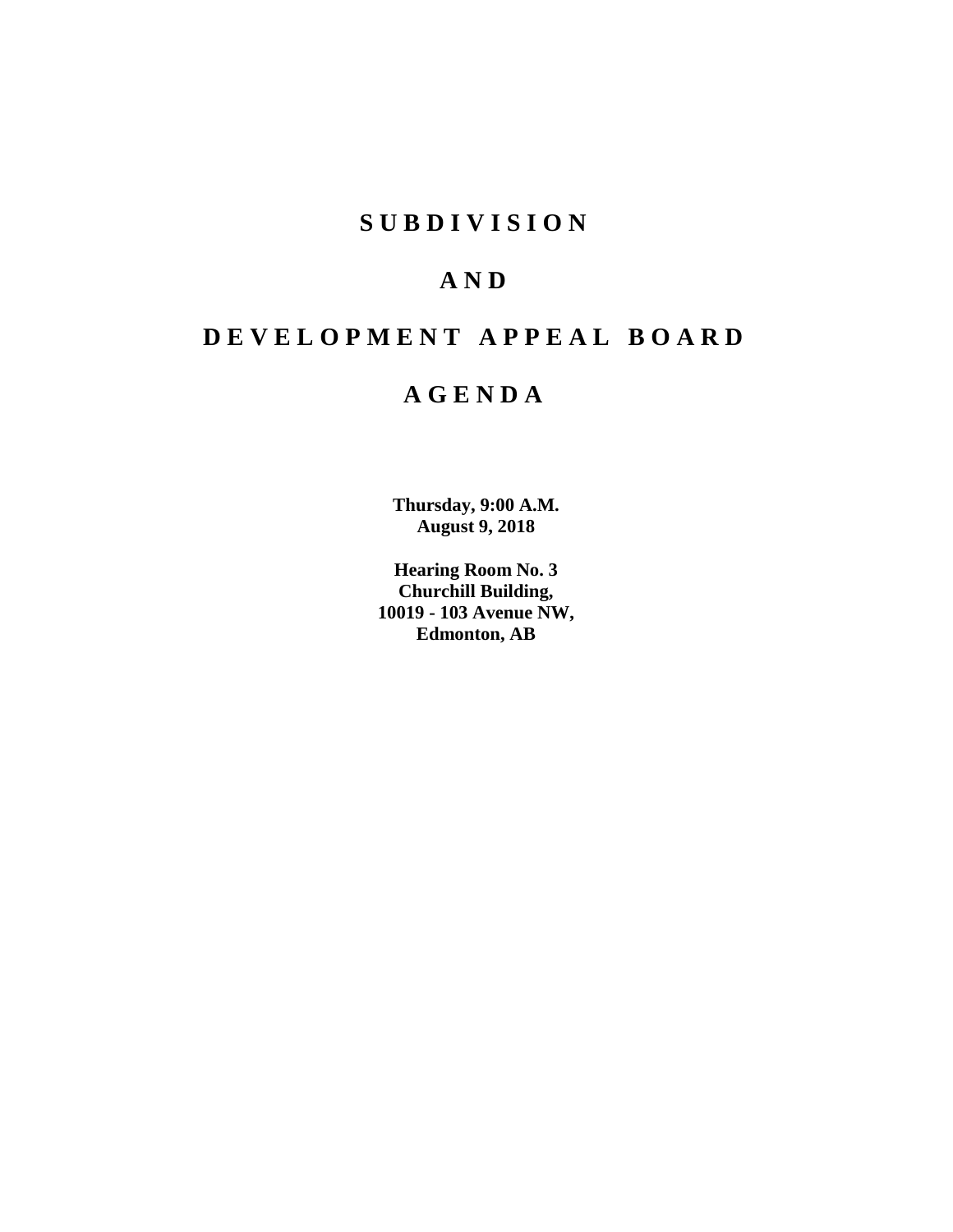## **SUBDIVISION AND DEVELOPMENT APPEAL BOARD HEARING ROOM NO. 3**

|   | 9:00 A.M.    | $SDAB-D-18-119$ | To construct an Accessory Building (rear<br>detached Garage, 7.32 metres by 7.32 metres).                                     |
|---|--------------|-----------------|-------------------------------------------------------------------------------------------------------------------------------|
|   |              |                 | 9281 - 86 Street NW<br>Project No.: 256656933-004                                                                             |
|   |              |                 |                                                                                                                               |
| Н | $10:30$ A.M. | SDAB-D-18-103   | To leave as built a Single Detached House.                                                                                    |
|   |              |                 | 2674 - Maple Way NW<br>Project No.: 270028546-002                                                                             |
|   | NOTE:        |                 | Unless otherwise stated, all references to "Section numbers" refer to<br>the authority under the Edmonton Zoning Bylaw 12800. |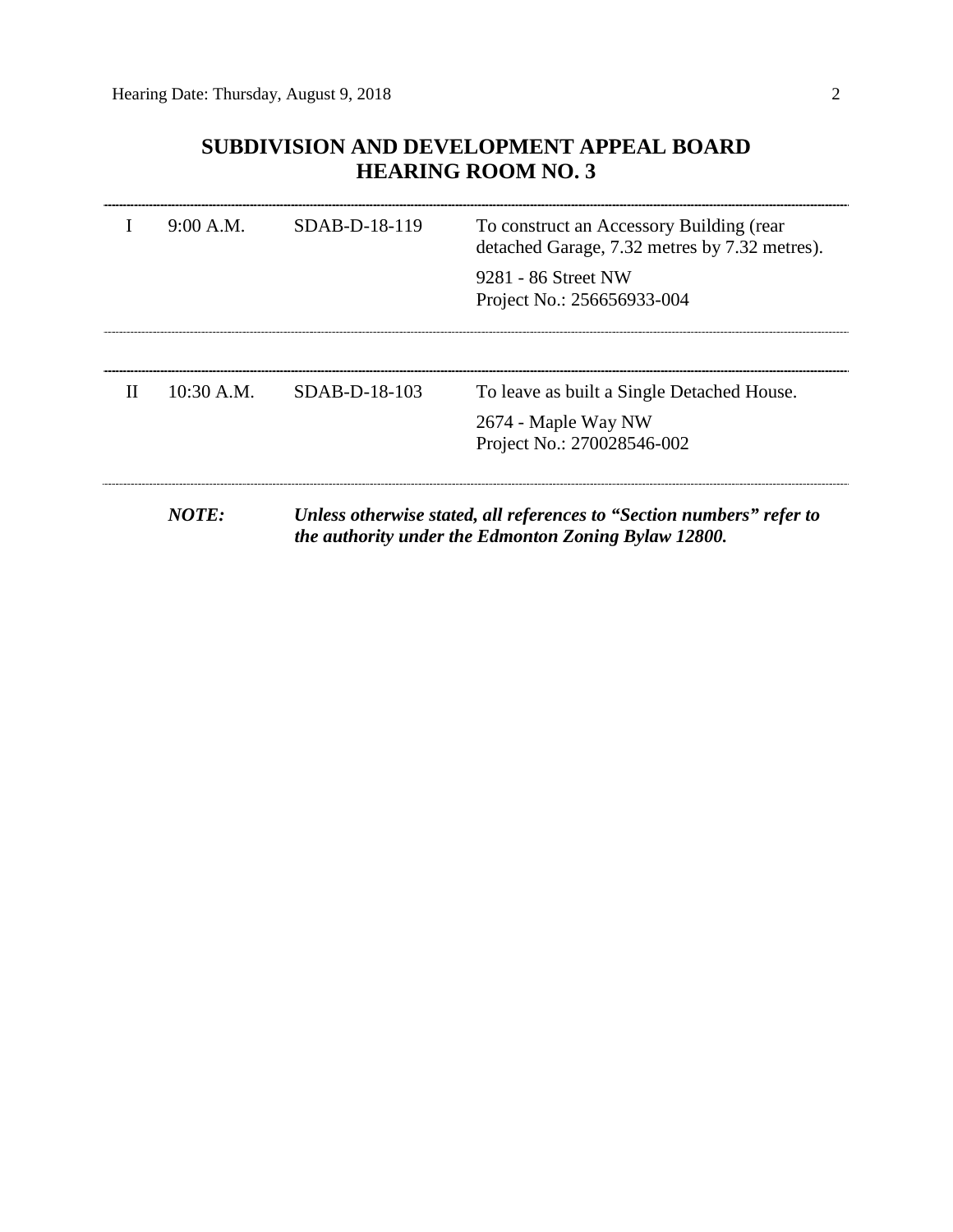| ITEM I: 9:00 A.M. |                                                        | FILE: SDAB-D-18-119                                                                       |  |  |  |  |
|-------------------|--------------------------------------------------------|-------------------------------------------------------------------------------------------|--|--|--|--|
|                   | AN APPEAL FROM THE DECISION OF THE DEVELOPMENT OFFICER |                                                                                           |  |  |  |  |
|                   | <b>APPELLANT:</b>                                      |                                                                                           |  |  |  |  |
|                   | <b>APPLICATION NO.:</b>                                | 256656933-004                                                                             |  |  |  |  |
|                   | <b>APPLICATION TO:</b>                                 | Construct an Accessory Building (rear<br>detached Garage, 7.32 metres by 7.32<br>metres). |  |  |  |  |
|                   | <b>DECISION OF THE</b><br>DEVELOPMENT AUTHORITY:       | Refused                                                                                   |  |  |  |  |
|                   | <b>DECISION DATE:</b>                                  | June 26, 2018                                                                             |  |  |  |  |
|                   | <b>DATE OF APPEAL:</b>                                 | July 13, 2018                                                                             |  |  |  |  |
|                   | MUNICIPAL DESCRIPTION<br>OF SUBJECT PROPERTY:          | 9281 - 86 Street NW                                                                       |  |  |  |  |
|                   | <b>LEGAL DESCRIPTION:</b>                              | Plan 2947HW Blk 7 Lot 20                                                                  |  |  |  |  |
|                   | ZONE:                                                  | RF1-Single Detached Residential Zone                                                      |  |  |  |  |
|                   | <b>OVERLAY:</b>                                        | Mature Neighbourhood Overlay                                                              |  |  |  |  |
|                   | <b>STATUTORY PLAN:</b>                                 | N/A                                                                                       |  |  |  |  |
|                   |                                                        |                                                                                           |  |  |  |  |

## *Grounds for Appeal*

The Appellant provided the following reasons for appealing the decision of the Development Authority:

We are formally appealing the refusal decision recently rendered by the Subdivision Planning department in respect to our permit request for a garage to be built with access off of 93rd Ave., Edmonton.

#### Rationale for the Refusal Appeal

1) While the property has back alley access, entry into and especially out of the property is hampered by the high bank of the property immediately to the east of ours (the other side of the back alley). This bank measures 3 feet in height and makes backing into the back lane treacherous, particularly in the winter when windrows created by snow plows makes this bank much higher and closer to our property. It should be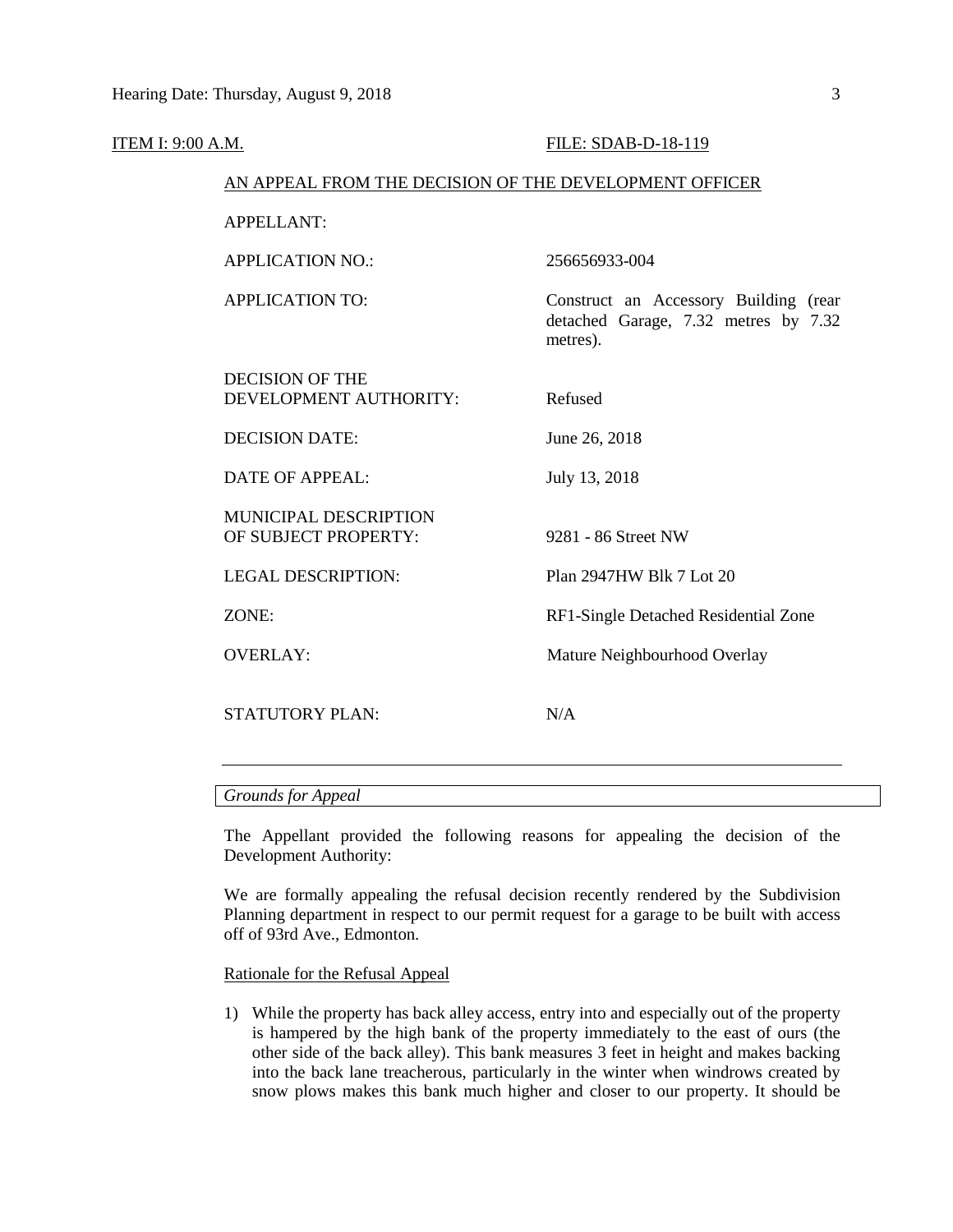noted that no other property along this back alley (from 93 Ave. to 92 Ave.) has a bank of this magnitude to contend with.

- 2) The Bonnie Doon/Strathearn area is unfortunately a high crime area, recently ranked as eighth highest in the city (both our next door neighbour and our framer had their vehicles broken into within the past week). Having driveway access off of 93rd Ave. would give us an unobstructed view of our driveway and garage door which would assist in lessening the likelihood of a break-in to either the garage or vehicles parked on the driveway.
- 3) Within the Mature Neighbourhood Overlay, two of the key underlying reasons for adopting the change in regulations were to (a) "ensure small scale infill is developed in context with mature area built form" and (b) "70% of respondents preferred a larger back yard than front yard". We feel that our permit application supports both of these premises. Of the eight properties directly situated on 93rd Ave., six of them currently have driveway access directly off of 93rd Ave., even though they each have unobstructed access off of a back lane. Allowing our property to have similar access would fit well into the character of the neighbourhood and would meet the context of the area built form. In addition, having our garage situated with access off of 93rd Ave. would significantly increase the size and usability of our backyard, very much in line with the second premise noted above in the Mature Neighbourhood Overlay.
- 4) The recently approved redevelopment of the Holyrood Apartments property will add 1200 new residents to our neighbourhood. In addition to this, the Valley Line LRT extension will add two LRT stations within a two block radius of our property. The LRT construction has also resulted in the closure of a service road one-half block from our property, forcing residents living along the service road to park elsewhere. This collectively will undoubtedly increase the number of vehicles parking near our property and severely limit available space for visiting guests to park. Having driveway access off of 93rd Ave. would give us a larger driveway which we in turn could use to accommodate parking for any guests visiting.
- 5) We are sensitive to the need to preserve trees where possible. To that end, we did propose to pay to move the current boulevard tree 20 to 25 feet to the west, which would have allowed enough room for the driveway access being requested within the development permit. Unfortunately, Urban Forestry felt that the tree was too old and too large to be moved and denied this request. We are prepared to pay for the removal of the tree and have it replaced, which appears to be in line with the current arrangement surrounding the removal and replacement of trees associated with the Valley Line LRT extension. Placing a new tree on the existing boulevard would not look out of place given that a newer tree was planted on the same boulevard approximately five years ago.

## *General Matters*

## **Appeal Information:**

The *Municipal Government Act*, RSA 2000, c M-26 states the following: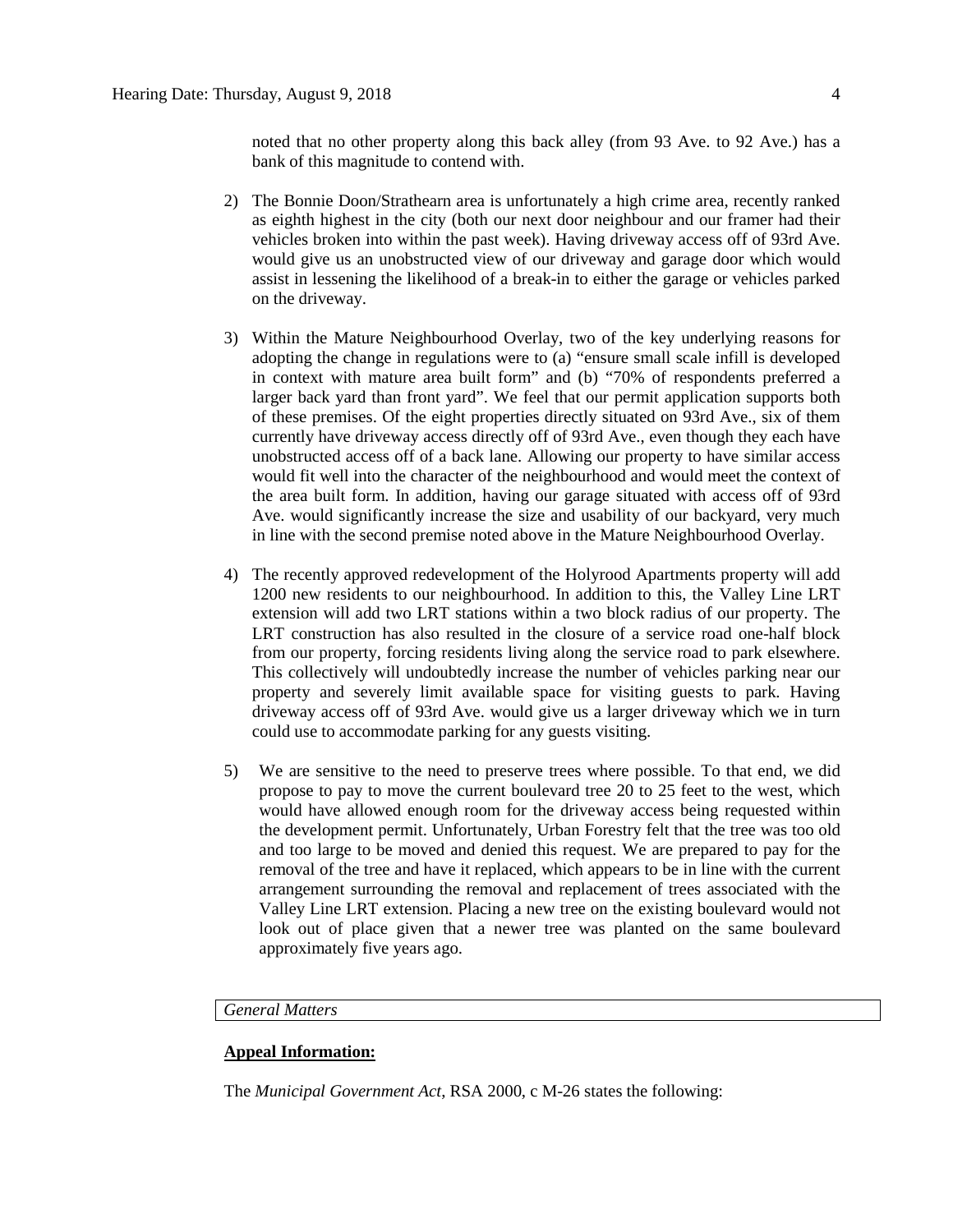#### **Grounds for Appeal**

**685(1)** If a development authority

- (a) fails or refuses to issue a development permit to a person,
- (b) issues a development permit subject to conditions, or
- (c) issues an order under section 645,

the person applying for the permit or affected by the order under section 645 may appeal to the subdivision and development appeal board.

#### **Appeals**

**686(1)** A development appeal to a subdivision and development appeal board is commenced by filing a notice of the appeal, containing reasons, with the board

- (a) in the case of an appeal made by a person referred to in section 685(1)
	- (i) with respect to an application for a development permit,
		- (A) within 21 days after the date on which the written decision is given under section 642, […]

#### **Hearing and Decision**

**687(3)** In determining an appeal, the subdivision and development appeal board

…

- (a.1) must comply with the land use policies;
- (a.2) subject to section 638, must comply with any applicable statutory plans;
- (a.3) subject to clause (d), must comply with any land use bylaw in effect;

…

- (c) may confirm, revoke or vary the order, decision or development permit or any condition attached to any of them or make or substitute an order, decision or permit of its own;
- (d) may make an order or decision or issue or confirm the issue of a development permit even though the proposed development does not comply with the land use bylaw if, in its opinion,
	- (i) the proposed development would not
		- (A) unduly interfere with the amenities of the neighbourhood, or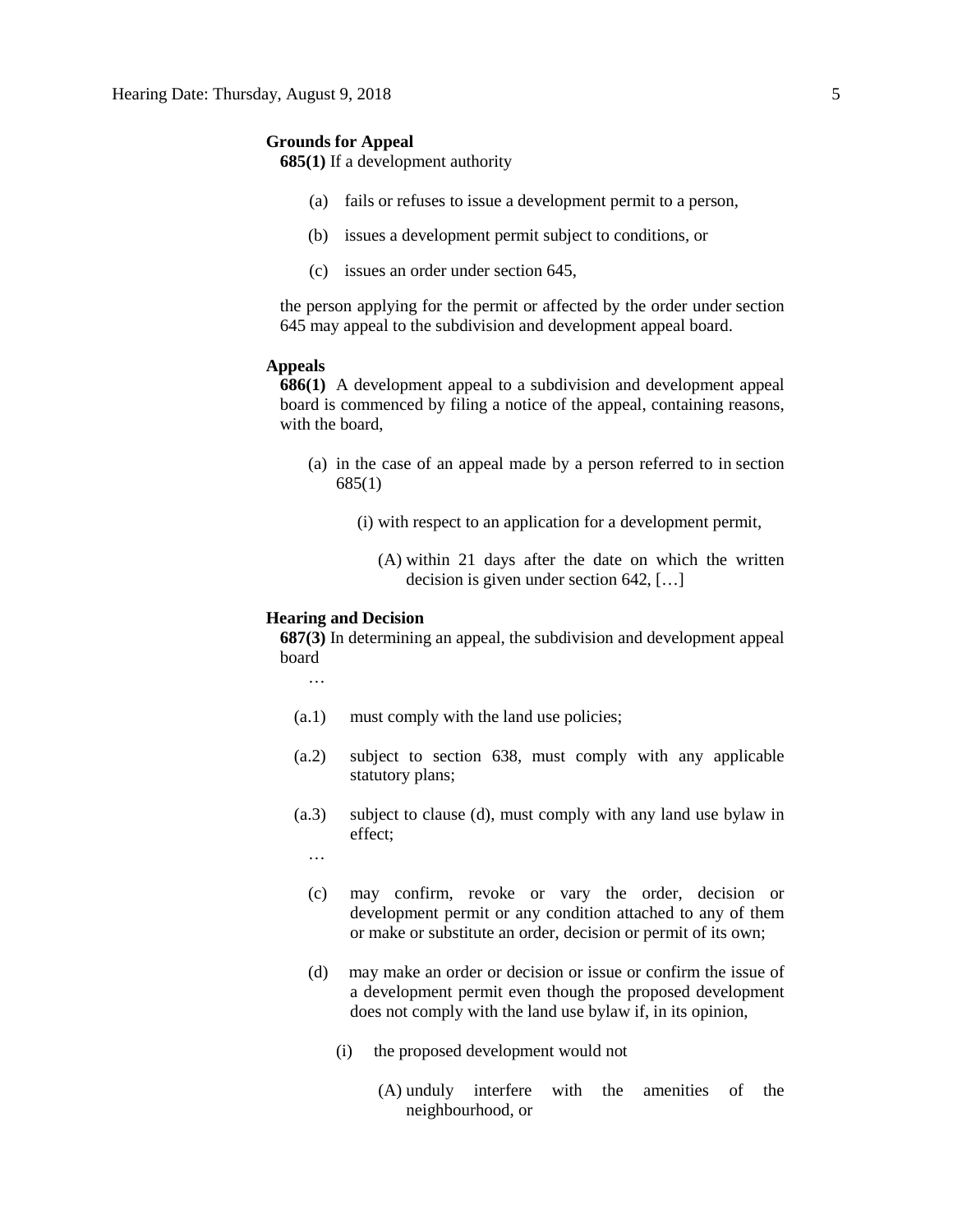(B) materially interfere with or affect the use, enjoyment or value of neighbouring parcels of land,

and

(ii) the proposed development conforms with the use prescribed for that land or building in the land use bylaw.

#### **General Provisions from the** *Edmonton Zoning Bylaw*

## Section 110.2(2) states a **Single Detached House** is a **Permitted Use** in the **(RF1) Single Detached Residential Zone**.

Under Section 7.2(8), **Single Detached Housing** means development consisting of a building containing only one Dwelling, which is separate from any other Dwelling or building. Where a Secondary Suite is a Permitted or Discretionary Use in a Zone, a building which contains Single Detached Housing may also contain a Secondary Suite. This Use includes Mobile Homes which conform to Section 78 of this Bylaw.

Section 50.1(2) states Accessory Uses and buildings are permitted in a Zone when Accessory to a principal Use which is a Permitted Use in that same Zone and for which a Development Permit has been issued.

Section 110.1 states that the **General Purpose** of the **(RF1) Single Detached Residential Zone** is to provide for Single Detached Housing while allowing other forms of small scale housing in the form of Secondary Suites, and Garden Suites, as well as Semi-detached Housing and Duplex Housing under certain conditions.

Section 814.1 states that the **General Purpose** of the **Mature Neighbourhood Overlay**  is to regulate residential development in Edmonton's mature residential neighbourhoods, while responding to the context of surrounding development, maintaining the pedestrianoriented design of the streetscape, and to provide an opportunity for consultation by gathering input from affected parties on the impact of a proposed variance to the Overlay regulations.

#### *Driveway Access*

Section 814.3(17) states regardless of whether a Site has existing vehicular access from a public roadway, other than a Lane, no such access shall be permitted to continue where an Abutting Lane exists.

#### **Development Officer's Determination**

Driveway - The proposed driveway is located off of 93 Ave NW (flanking) instead of the alley (Section 814.3.17).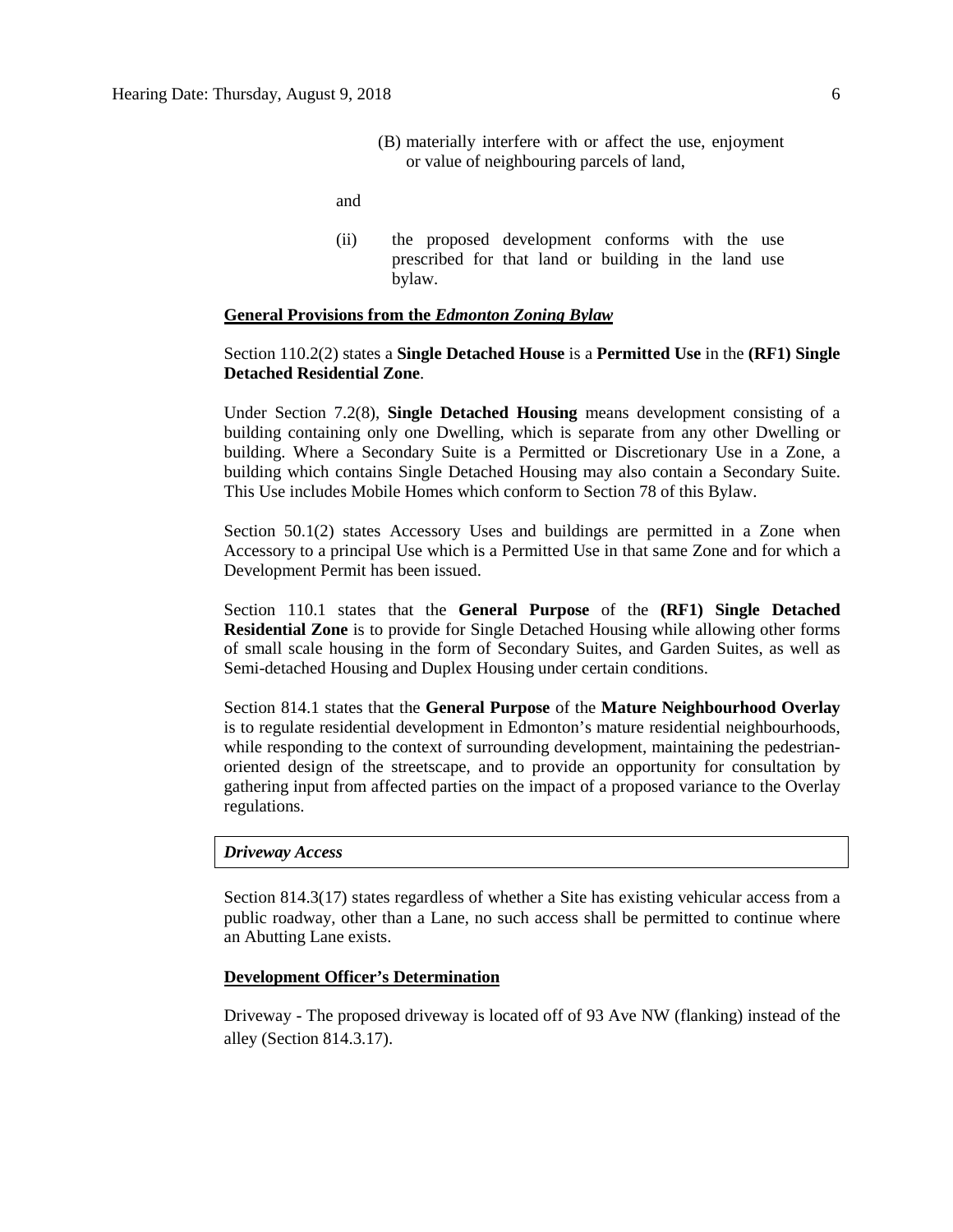*Community Consultation*

Section 814.5 states:

- 1. When the Development Officer receives a Development Permit Application for a new principal building, or a new Garden Suite that does not comply with any regulation contained within this Overlay, or receives a Development Permit for alterations to an existing structure that require a variance to Section 814.3(1), 814.3(3), 814.3(5) or 814.3(9) of this Overlay:
	- a. the Development Officer shall send notice, to the recipient parties specified in Table 814.5(2), to outline any requested variances to the Overlay and solicit comments directly related to the proposed variance;
	- b. the Development Officer shall not render a decision on the Development Permit application until 21 days after notice has been sent, unless the Development Officer receives feedback from the specified affected parties in accordance with Table 814.5(2); and
	- c. the Development Officer shall consider any comments directly related to the proposed variance when determining whether to approve the Development Permit Application in accordance with Sections 11.2 and 11.3.

| Table 814.5(2) |                                                                                                                                                                                                                                     |                                                                                                                                                                                                                    |                                                        |
|----------------|-------------------------------------------------------------------------------------------------------------------------------------------------------------------------------------------------------------------------------------|--------------------------------------------------------------------------------------------------------------------------------------------------------------------------------------------------------------------|--------------------------------------------------------|
| Tier#          | <b>Recipient Parties</b>                                                                                                                                                                                                            | <b>Affected Parties</b>                                                                                                                                                                                            | Regulation of this<br>Overlay Proposed to<br>be Varied |
| Tier 1         | The municipal<br>address and<br>assessed owners of<br>the land wholly or<br>partially located<br>within a distance of<br>$60.0$ m of the Site of<br>the proposed<br>development and<br>the President of<br>each Community<br>League | The assessed<br>owners of the land<br>wholly or partially<br>located within a<br>distance of $60.0 \text{ m}$<br>of the Site of the<br>proposed<br>development and<br>the President of<br>each Community<br>League | 814.3(17)<br>Driveway Access                           |

### Notice to Applicant/Appellant

Provincial legislation requires that the Subdivision and Development Appeal Board issue its official decision in writing within fifteen days of the conclusion of the hearing.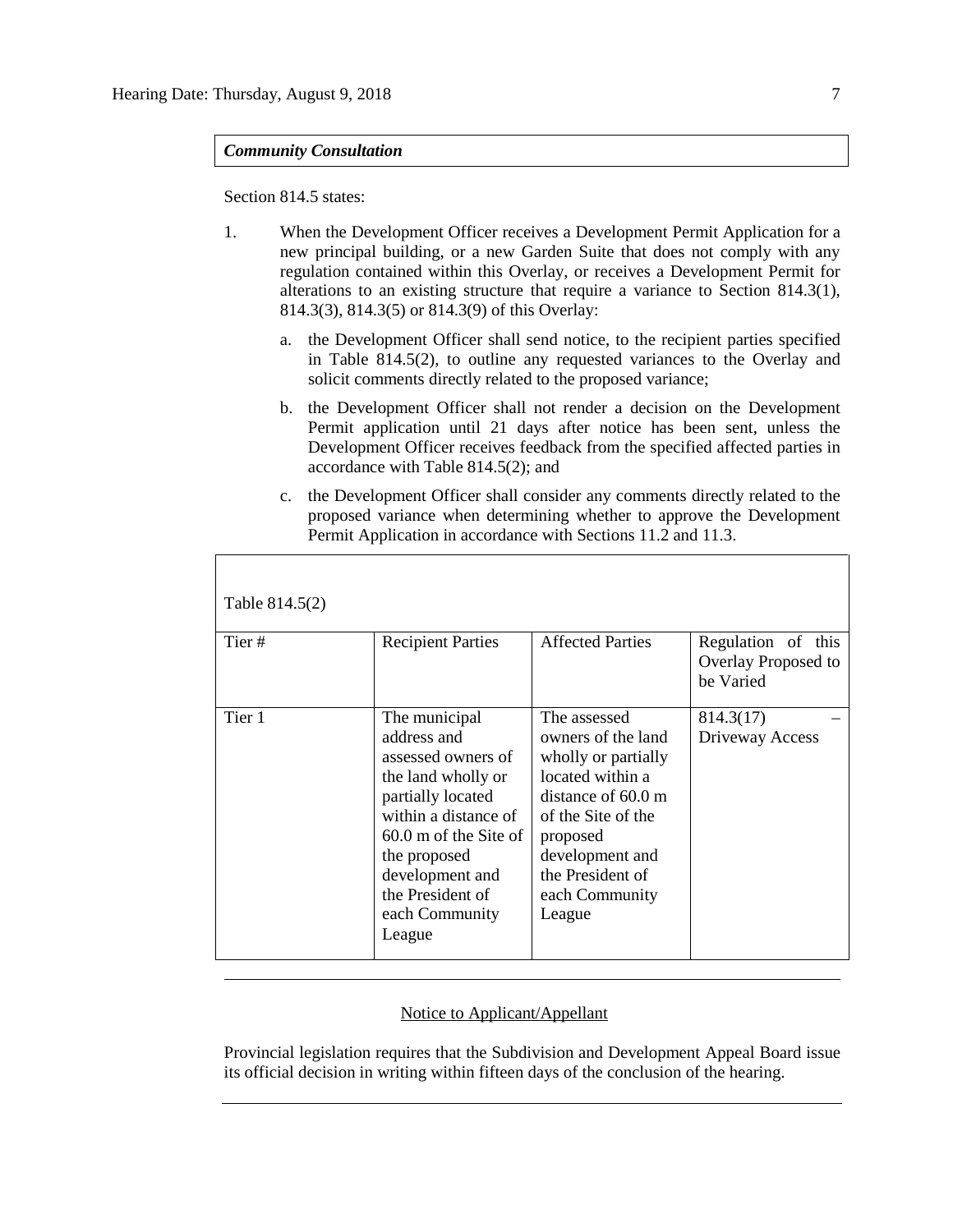| <b>dimonton</b>                                                                                                                                                                                                                                                                                                                                                                                                            |                                              | <b>Application for</b> |                                                                                                                               | Application Date:<br>Printed:<br>Page: | Project Number: 256656933-004<br>JUL 11, 2017<br>July 16, 2018 at 8:51 AM<br>1 of 1 |  |  |
|----------------------------------------------------------------------------------------------------------------------------------------------------------------------------------------------------------------------------------------------------------------------------------------------------------------------------------------------------------------------------------------------------------------------------|----------------------------------------------|------------------------|-------------------------------------------------------------------------------------------------------------------------------|----------------------------------------|-------------------------------------------------------------------------------------|--|--|
| <b>Accessory Building Development and Building Permit</b>                                                                                                                                                                                                                                                                                                                                                                  |                                              |                        |                                                                                                                               |                                        |                                                                                     |  |  |
| This document is a record of a Development Permit and/or Building Permit application, and a record of the decision for the undertaking<br>described below, subject to the limitations and conditions of this permit, of the Edmonton Zoning Bylaw 12800 as amended, Safety Codes<br>Act RSA 2000, Safety Codes Act Permit Regulation, Alberta Building Code and City of Edmonton Bylaw 15894 Safety Codes Permit<br>Bylaw. |                                              |                        |                                                                                                                               |                                        |                                                                                     |  |  |
| Applicant<br>Property Address(es) and Legal Description(s)                                                                                                                                                                                                                                                                                                                                                                 |                                              |                        |                                                                                                                               |                                        |                                                                                     |  |  |
|                                                                                                                                                                                                                                                                                                                                                                                                                            |                                              |                        | 9281 - 86 STREET NW<br>Plan 2947HW Blk 7 Lot 20                                                                               |                                        |                                                                                     |  |  |
|                                                                                                                                                                                                                                                                                                                                                                                                                            |                                              |                        |                                                                                                                               |                                        |                                                                                     |  |  |
|                                                                                                                                                                                                                                                                                                                                                                                                                            |                                              |                        | Location(s) of Work                                                                                                           |                                        |                                                                                     |  |  |
|                                                                                                                                                                                                                                                                                                                                                                                                                            |                                              |                        | Entryway: 9281 - 86 STREET NW                                                                                                 |                                        |                                                                                     |  |  |
|                                                                                                                                                                                                                                                                                                                                                                                                                            |                                              |                        | Building: 9281 - 86 STREET NW                                                                                                 |                                        |                                                                                     |  |  |
| <b>Scope of Application</b>                                                                                                                                                                                                                                                                                                                                                                                                |                                              |                        |                                                                                                                               |                                        |                                                                                     |  |  |
| To construct an Accessory Building (rear detached Garage, 7.32m x 7.32m).                                                                                                                                                                                                                                                                                                                                                  |                                              |                        |                                                                                                                               |                                        |                                                                                     |  |  |
| <b>Permit Details</b>                                                                                                                                                                                                                                                                                                                                                                                                      |                                              |                        |                                                                                                                               |                                        |                                                                                     |  |  |
| Building Area (sq. ft.): 576                                                                                                                                                                                                                                                                                                                                                                                               |                                              |                        | Class of Permit: Class B                                                                                                      |                                        |                                                                                     |  |  |
| Stat, Plan Overlay/Annex Area: Mature Neighbourhood<br>Overlay                                                                                                                                                                                                                                                                                                                                                             |                                              |                        | Type of Accessory Building: Detached Garage (010)                                                                             |                                        |                                                                                     |  |  |
| I/We certify that the above noted details are correct,                                                                                                                                                                                                                                                                                                                                                                     |                                              |                        |                                                                                                                               |                                        |                                                                                     |  |  |
| Applicant signature:                                                                                                                                                                                                                                                                                                                                                                                                       |                                              |                        |                                                                                                                               |                                        |                                                                                     |  |  |
| Issue Date: Jun 26, 2018 Development Authority: BERNUY, MICHELLE<br><b>Reasons for Refusal</b>                                                                                                                                                                                                                                                                                                                             |                                              |                        | Driveway - The proposed driveway is located off of 93 Ave NW (flanking) instead of the alley (Section 814.3.17).              |                                        |                                                                                     |  |  |
| <b>Rights of Appeal</b>                                                                                                                                                                                                                                                                                                                                                                                                    | through 689 of the Municipal Government Act. |                        | The Applicant has the right of appeal within 21 days after the date on which the decision is made, as outlined in Section 683 |                                        |                                                                                     |  |  |
| Fees                                                                                                                                                                                                                                                                                                                                                                                                                       |                                              |                        |                                                                                                                               |                                        |                                                                                     |  |  |
|                                                                                                                                                                                                                                                                                                                                                                                                                            | <b>Fee Amount</b>                            | <b>Amount Paid</b>     | Receipt#                                                                                                                      | Date Paid                              |                                                                                     |  |  |
| Safety Codes Fee                                                                                                                                                                                                                                                                                                                                                                                                           | \$4.50                                       | \$4.50                 | 04302607                                                                                                                      | Jul 19, 2017                           |                                                                                     |  |  |
| Building Permit Fee<br>Dev. Application Fee                                                                                                                                                                                                                                                                                                                                                                                | \$105.00<br>\$113.00                         | \$105.00<br>\$113.00   | 04302607<br>04302607                                                                                                          | Jul 19, 2017<br>Jul 19, 2017           |                                                                                     |  |  |
| Total GST Amount:                                                                                                                                                                                                                                                                                                                                                                                                          | \$0.00                                       |                        |                                                                                                                               |                                        |                                                                                     |  |  |
| <b>Totals for Permit:</b>                                                                                                                                                                                                                                                                                                                                                                                                  | \$222.50                                     | \$222.50               |                                                                                                                               |                                        |                                                                                     |  |  |
|                                                                                                                                                                                                                                                                                                                                                                                                                            |                                              |                        |                                                                                                                               |                                        |                                                                                     |  |  |
|                                                                                                                                                                                                                                                                                                                                                                                                                            |                                              |                        |                                                                                                                               |                                        |                                                                                     |  |  |
|                                                                                                                                                                                                                                                                                                                                                                                                                            |                                              |                        |                                                                                                                               |                                        |                                                                                     |  |  |
|                                                                                                                                                                                                                                                                                                                                                                                                                            |                                              |                        |                                                                                                                               |                                        |                                                                                     |  |  |
|                                                                                                                                                                                                                                                                                                                                                                                                                            |                                              |                        |                                                                                                                               |                                        |                                                                                     |  |  |
|                                                                                                                                                                                                                                                                                                                                                                                                                            |                                              |                        |                                                                                                                               |                                        |                                                                                     |  |  |
|                                                                                                                                                                                                                                                                                                                                                                                                                            |                                              | THIS IS NOT A PERMIT   |                                                                                                                               |                                        |                                                                                     |  |  |
|                                                                                                                                                                                                                                                                                                                                                                                                                            |                                              |                        |                                                                                                                               |                                        |                                                                                     |  |  |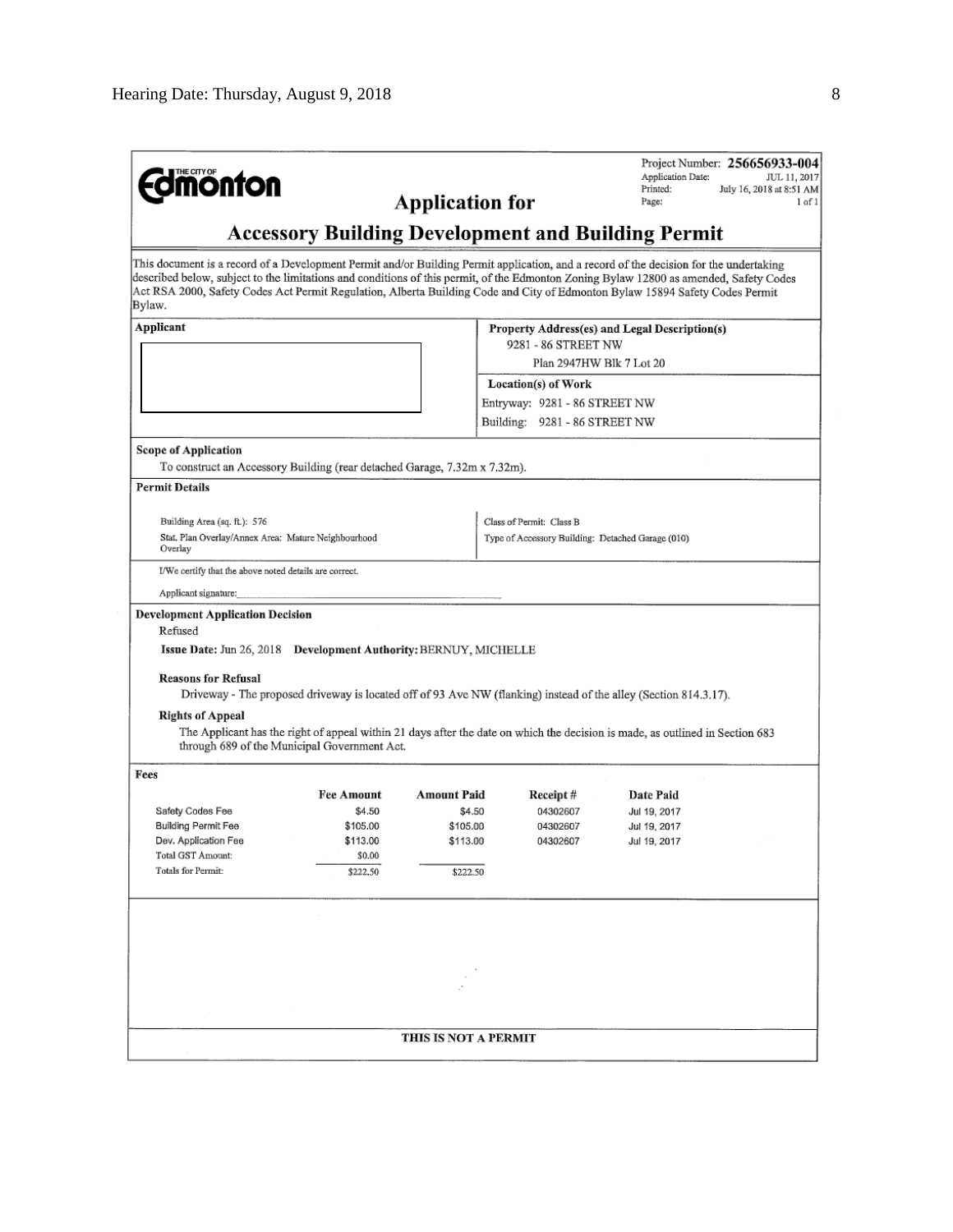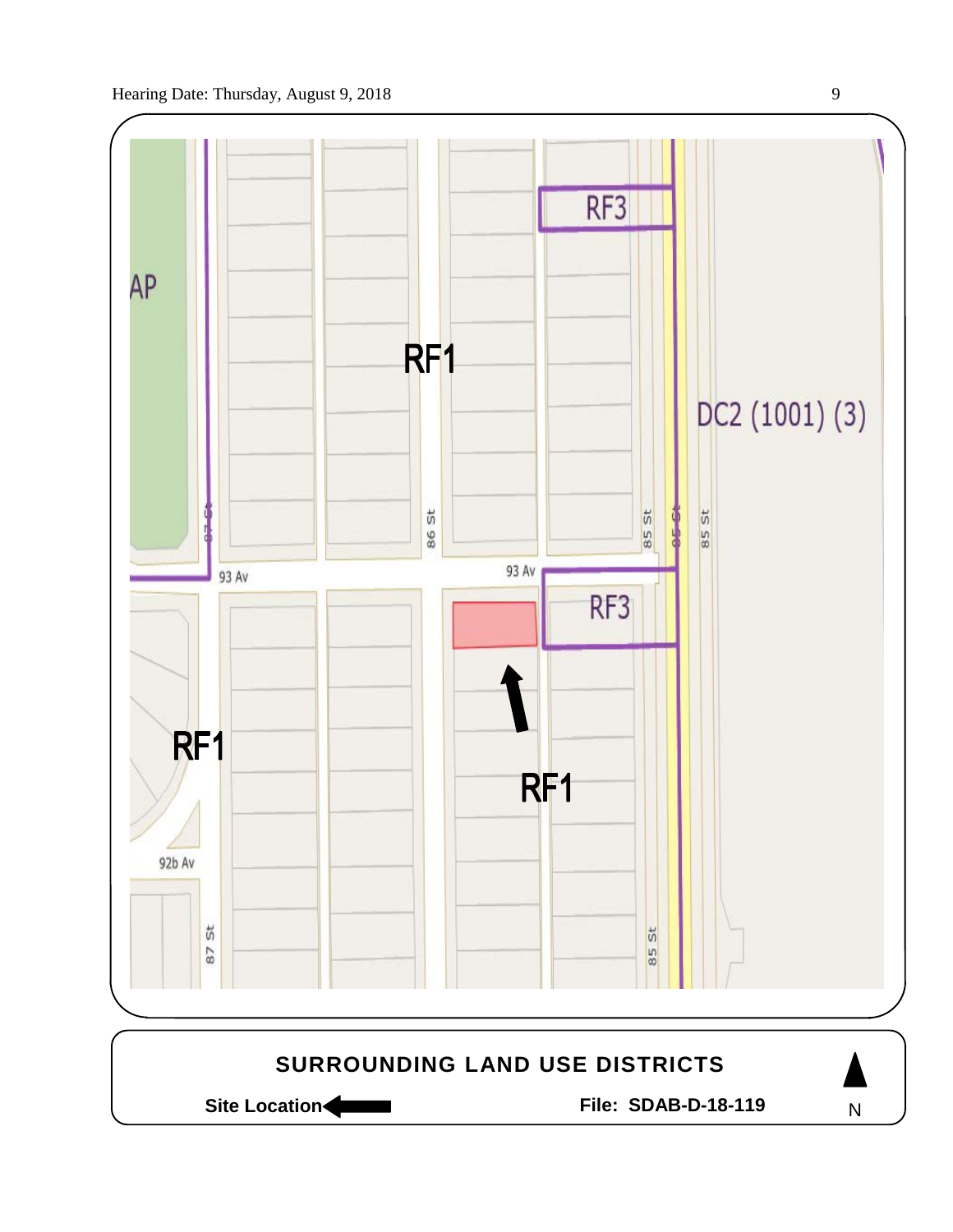Hearing Date: Thursday, August 9, 2018 10

ITEM II: 10:30 A.M. FILE: SDAB-D-18-103

### AN APPEAL FROM THE DECISION OF THE DEVELOPMENT OFFICER BY AN ADJACENT PROPERTY OWNER

APPELLANT:

ADDRESS OF APPELLANT: 2672 - Maple Way NW APPLICATION NO.: 270028546-002 APPLICATION TO: Leave as built a Single Detached House DECISION OF THE DEVELOPMENT AUTHORITY: Approved with Conditions DECISION DATE: May 24, 2018 DATE OF APPEAL: June 21, 2018 NOTIFICATION PERIOD: May 31, 2018 through June 21, 2018 RESPONDENT: Landmark Legacy Homes Inc./ Hillenbrand Kozicki LLP MUNICIPAL DESCRIPTION OF SUBJECT PROPERTY: 2674 - Maple Way NW LEGAL DESCRIPTION: Plan 1623032 Blk 17 Lot 18 ZONE: RMD-Residential Mixed Dwelling Zone OVERLAY: N/A STATUTORY PLAN(S): The Maple Neighbourhood Structure Plan The Meadows Neighbourhood Structure Plan

### *Grounds for Appeal*

The Appellant provided the following reasons for appealing the decision of the Development Authority:

> I wish to appeal this permit because the builder had not informed us when we were building this property that they are closer to our property. This would have affected our decision to purchase our property for over 406 000. They have not been transparent and have given us any information as to how this will affect our fence and garage permit as well. As well as for maitenence we now have less room to preform any maitenence on our house and if we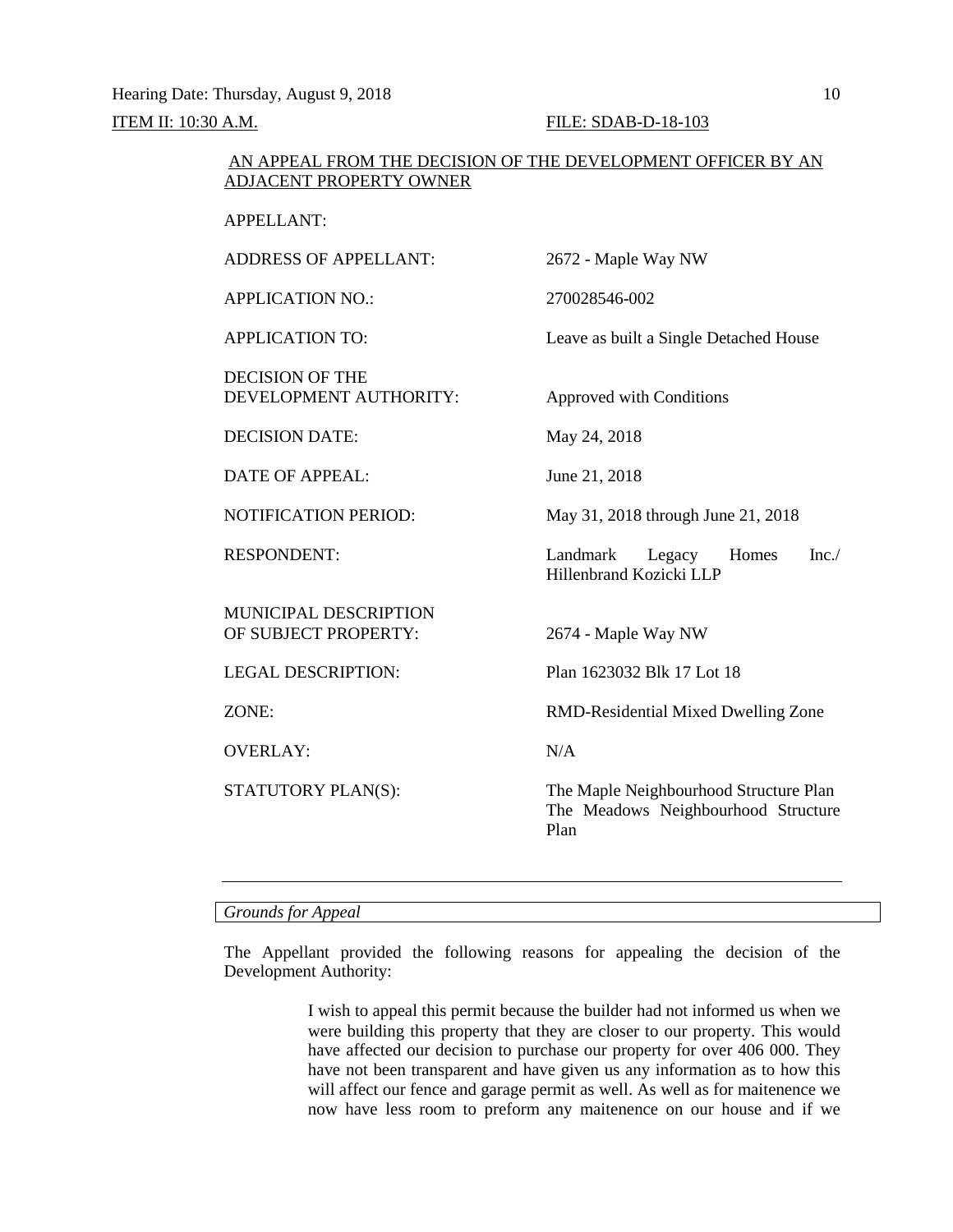damage our neighbours house due to this we will be responsible. I would like the builder to refund our money for our house for lying to us. [unedited]

*General Matters*

The Subdivision and Development Appeal Board made and passed the following motion on July 18, 2018:

"That SDAB-D-18-103 be TABLED to August 9, 2018, at the written request of the Appellant and with the written consent of the Respondent."

#### **Appeal Information:**

The *Municipal Government Act*, RSA 2000, c M-26 states the following:

#### **Grounds for Appeal**

**685(1)** If a development authority

- (a) fails or refuses to issue a development permit to a person,
- (b) issues a development permit subject to conditions, or
- (c) issues an order under section 645,

the person applying for the permit or affected by the order under section 645 may appeal to the subdivision and development appeal board.

**(2)** In addition to an applicant under subsection (1), any person affected by an order, decision or development permit made or issued by a development authority may appeal to the subdivision and development appeal board.

### **Appeals**

**686(1)** A development appeal to a subdivision and development appeal board is commenced by filing a notice of the appeal, containing reasons, with the board,

- (a) in the case of an appeal made by a person referred to in section 685(1)
	- (i) with respect to an application for a development permit, within 21 days after the date on which the written decision is given under section 642, or
		- (A) if no decision is made with respect to the application within the 40-day period, or within any extension of that period under section 684, within 21 days after the date the period or extension expires,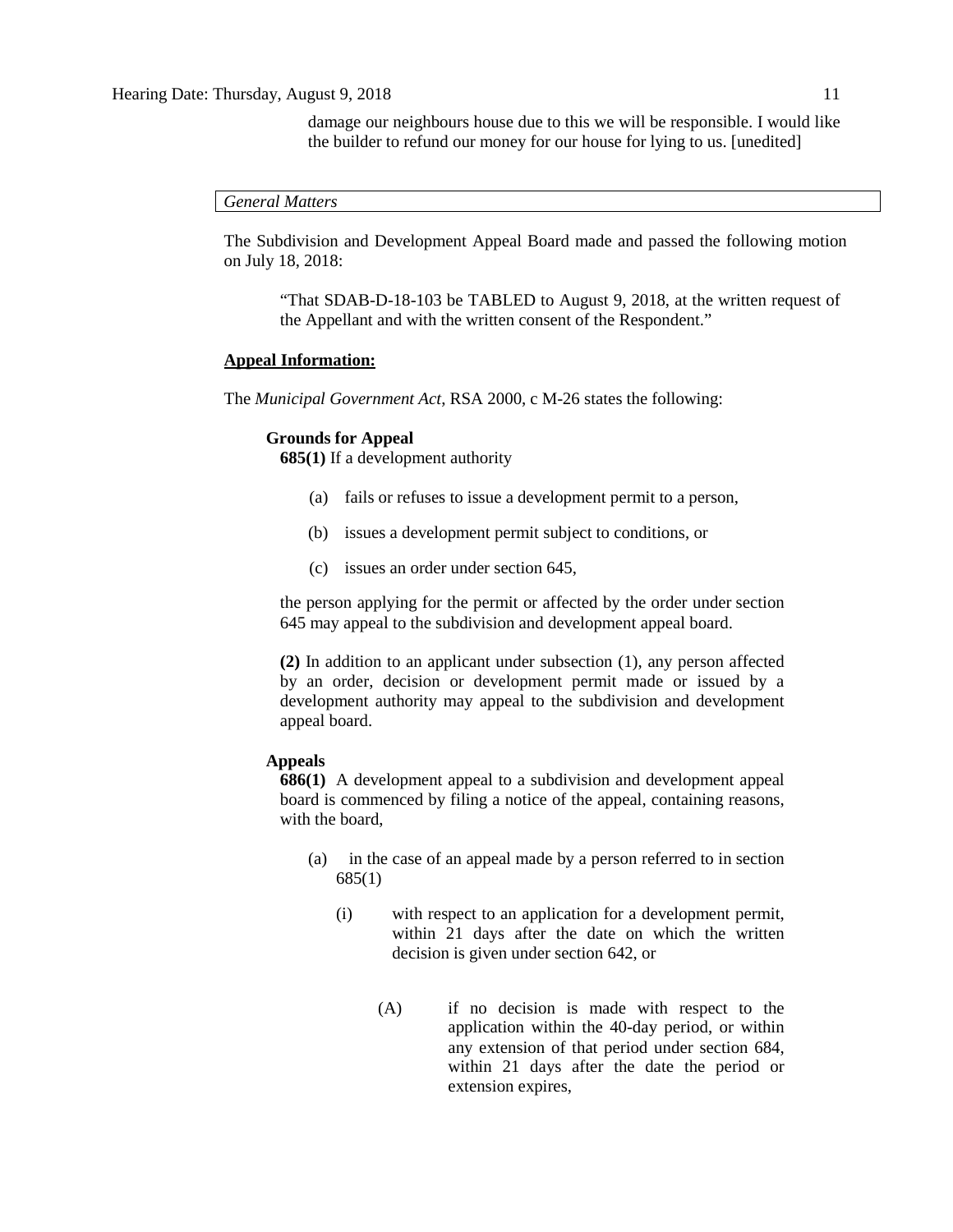or

- (ii) with respect to an order under section 645, within 21 days after the date on which the order is made, or
- (b) in the case of an appeal made by a person referred to in section 685(2), within 21 days after the date on which the notice of the issuance of the permit was given in accordance with the land use bylaw.

## **Hearing and Decision**

**687(3)** In determining an appeal, the subdivision and development appeal board

…

- (a.1) must comply with the land use policies;
- (a.2) subject to section 638, must comply with any applicable statutory plans;
- (a.3) subject to clause (d), must comply with any land use bylaw in effect;

…

- (c) may confirm, revoke or vary the order, decision or development permit or any condition attached to any of them or make or substitute an order, decision or permit of its own;
- (d) may make an order or decision or issue or confirm the issue of a development permit even though the proposed development does not comply with the land use bylaw if, in its opinion,
	- (i) the proposed development would not
		- (A) unduly interfere with the amenities of the neighbourhood, or
		- (B) materially interfere with or affect the use, enjoyment or value of neighbouring parcels of land,

and

(ii) the proposed development conforms with the use prescribed for that land or building in the land use bylaw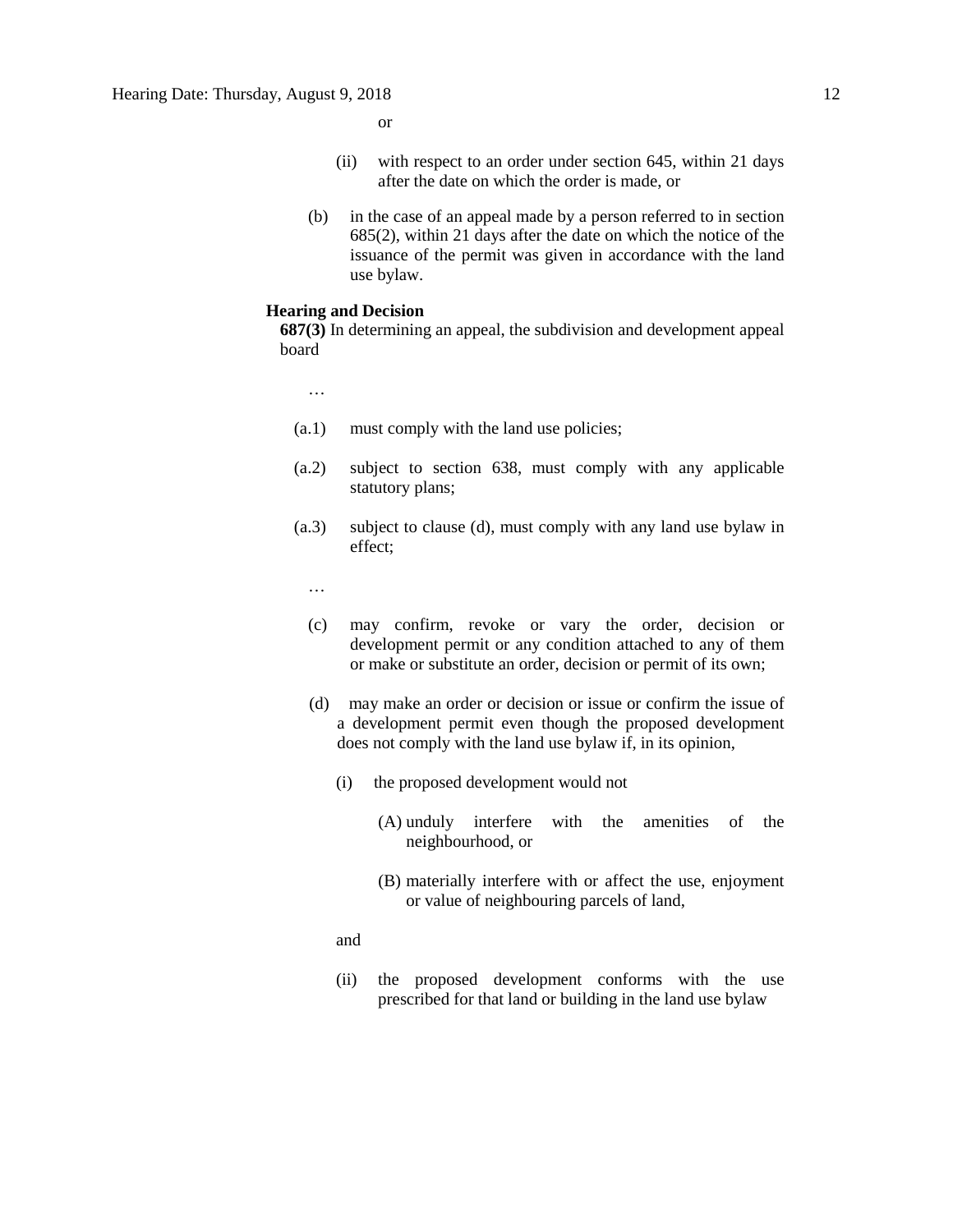#### **General Provisions from the** *Edmonton Zoning Bylaw:*

Under Section 155.1, the **General Purpose** of the **(RMD) Residential Mixed Dwelling Zone** is to provide for a range of dwelling types and densities including Single Detached, Semi-detached and Row Housing that provides the opportunity for more efficient utilization of land in developing neighbourhoods, while encouraging diversity in built form.

Under Section 155.2(7), **Single Detached Housing** is a **Permitted Use** in this zone.

Under Section 7.2(8), **Single Detached Housing** means, **"**development consisting of a building containing only one Dwelling, which is separate from any other Dwelling or building. Where a Secondary Suite is a Permitted or Discretionary Use in a Zone, a building which contains Single Detached Housing may also contain a Secondary Suite. This Use includes Mobile Homes which conform to [Section 78](https://webdocs.edmonton.ca/InfraPlan/zoningbylaw/ZoningBylaw/Part1/Special_Land/78__Mobile_Homes.htm) of this Bylaw."

Under Section 6.1, **Side Setback** means "the distance that a development or a specified portion of it, must be set back from a Side Lot Line. A Side Setback is not a Side Yard, Amenity Space or Separation Space."



Under Section 6.1, **Site Side Setback** means "the distance that a development or a specified portion of it, must be set back from the outmost Side Lot Line of the Site. A Site Side Setback is not a Side Yard, Amenity Space or Separation Space."

Under Section 6.1, **Zero Lot Line Development** means "a development on a Site where one Site Side Setback is reduced to 0 m and each Dwelling is developed on its own Lot."

#### *Side Setback*

Section 155.4(4) states a Single Detached Housing, Semi-detached Housing and Row Housing may be developed as a **Zero Lot Line** Development.

Section 155.4(19) states **Site Side Setbacks** for Single Detached Housing, Semi-detached Housing, and Row Housing where vehicular access is not from the Lane, shall be reduced to 0 metres only on one side of a public roadway, other than a Lane, and shall not be allowed on collector roadways.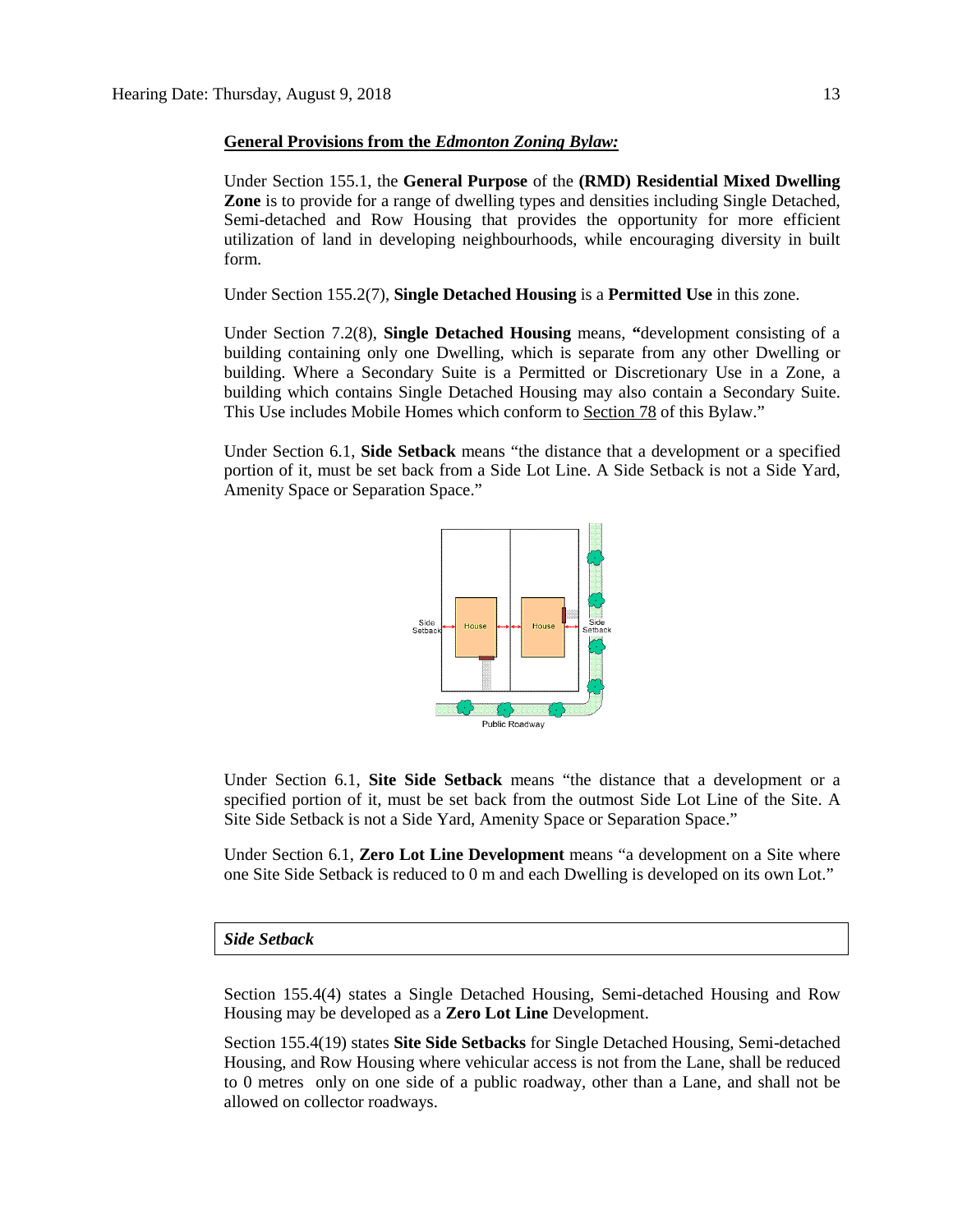## Hearing Date: Thursday, August 9, 2018 14

- a. The other **Site Side Setback** is a minimum of [1.5 me](javascript:void(0);)tres, except that:
	- i. the minimum Site Side Setback Abutting a public roadway other than a Lane shall be 20% of the width of the Lot abutting the flanking public roadway or 2.4 metres, whichever is greater;
	- ii. where a Garage is attached to the principal building, and the vehicle doors of the Garage face a flanking public roadway other than a Lane, the distance between any portion of these vehicle doors and the flanking public roadway shall not be less than [4.5 me](javascript:void(0);)tres;
	- iii. the minimum Side Setback Abutting a Lane shall be [1.2 me](javascript:void(0);)tres; or
	- iv. the minimum Side Setback Abutting a Treed Landscaped Boulevard, where the principal building faces the flanking Side Lot Line, shall be [3.0 me](javascript:void(0);)tres.
- b. all roof leaders from the Dwelling are connected to the individual storm sewer service for each Lot;
- c. no roof leader discharge shall be directed to the maintenance easement; and
- d. the owner of a Lot within a development proposed for the Zero Lot Line Development and the owner of the adjacent Lot shall register, on titles for all adjacent lots, a 1.5 metres private maintenance easement that provides for:
	- i. a [0.30 me](javascript:void(0);)tres eave encroachment easement with the requirement that the eaves must no be closer than [0.90 me](javascript:void(0);)tres to the eaves of the building on an adjacent parcel;
	- ii. a [0.60 me](javascript:void(0);)tres footing encroachment easement; and
- iii. permission to access the easement area for maintenance of the properties.
- e. except for Sites proposed for a Zero Lot Line Development of Single Detached Housing, the owner of the Site proposed for the Zero Lot Line Development shall register on all titles within the Zero Lot Line Development Site as well as all titles on the adjacent Site a restrictive covenant and easement that:
	- i. requires a drainage swale constructed to City of Edmonton Design and Construction Standards; and
	- ii. provides for the protection of drainage of the Site, including the right for water to flow across Lots and the requirement not to inhibit the flow of water across Lots.
- f. except for Sites proposed for a Zero Lot Line Development of Single Detached Housing, the owner of the Site proposed for the Zero Lot Line Development shall register a utility easement(s) on, where necessary, all Lots within the Zero Lot Line development and the Abutting Lots to ensure adequate access for utility maintenance.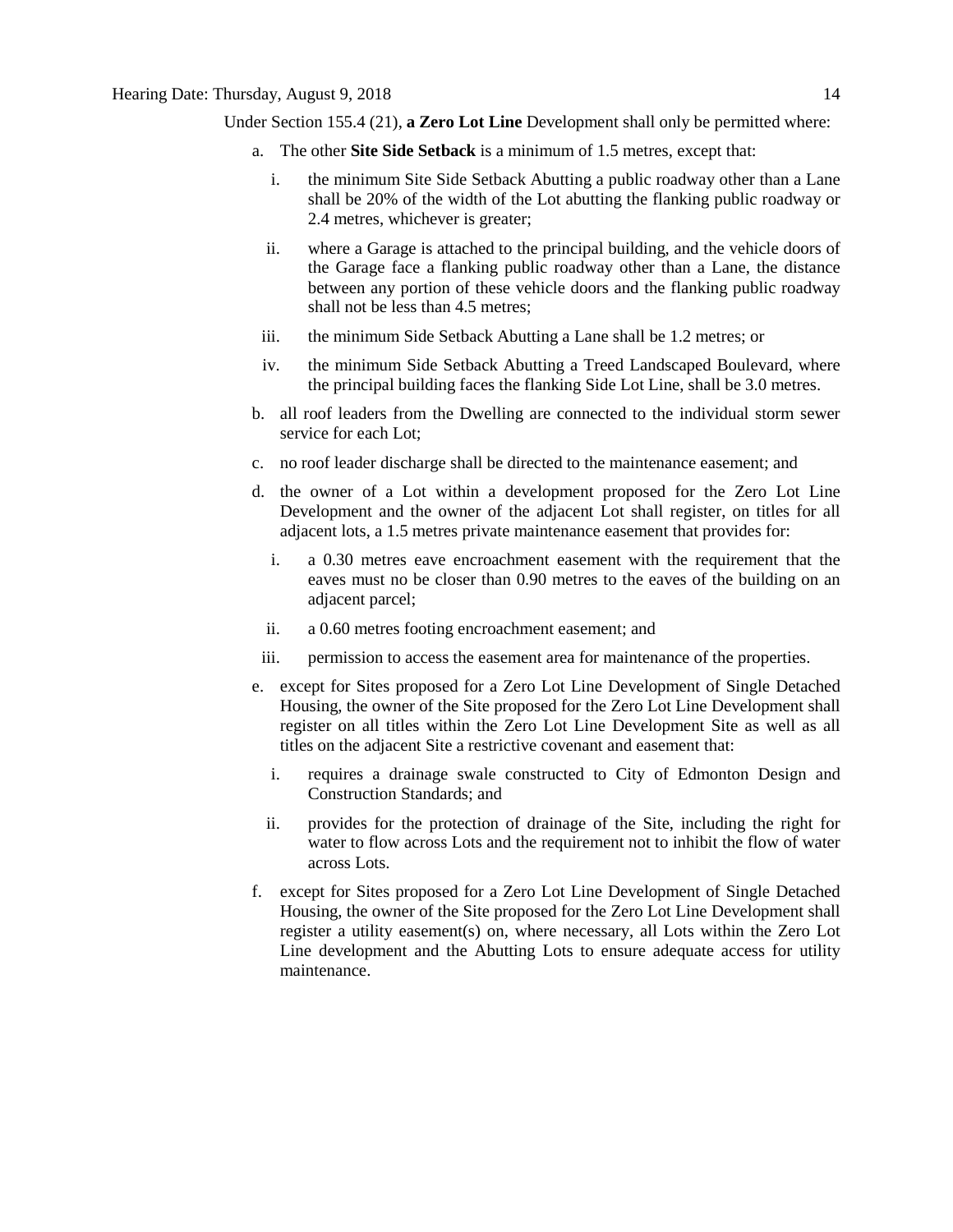## **Development Officer's Determination**

Reduce Side Setback – the distance from the house to the side property line abutting 2672 Maple Way NW is 1.4 metres, instead of 1.5 metres (Section 155.4(21)(d))

## Notice to Applicant/Appellant

Provincial legislation requires that the Subdivision and Development Appeal Board issue its official decision in writing within fifteen days of the conclusion of the hearing.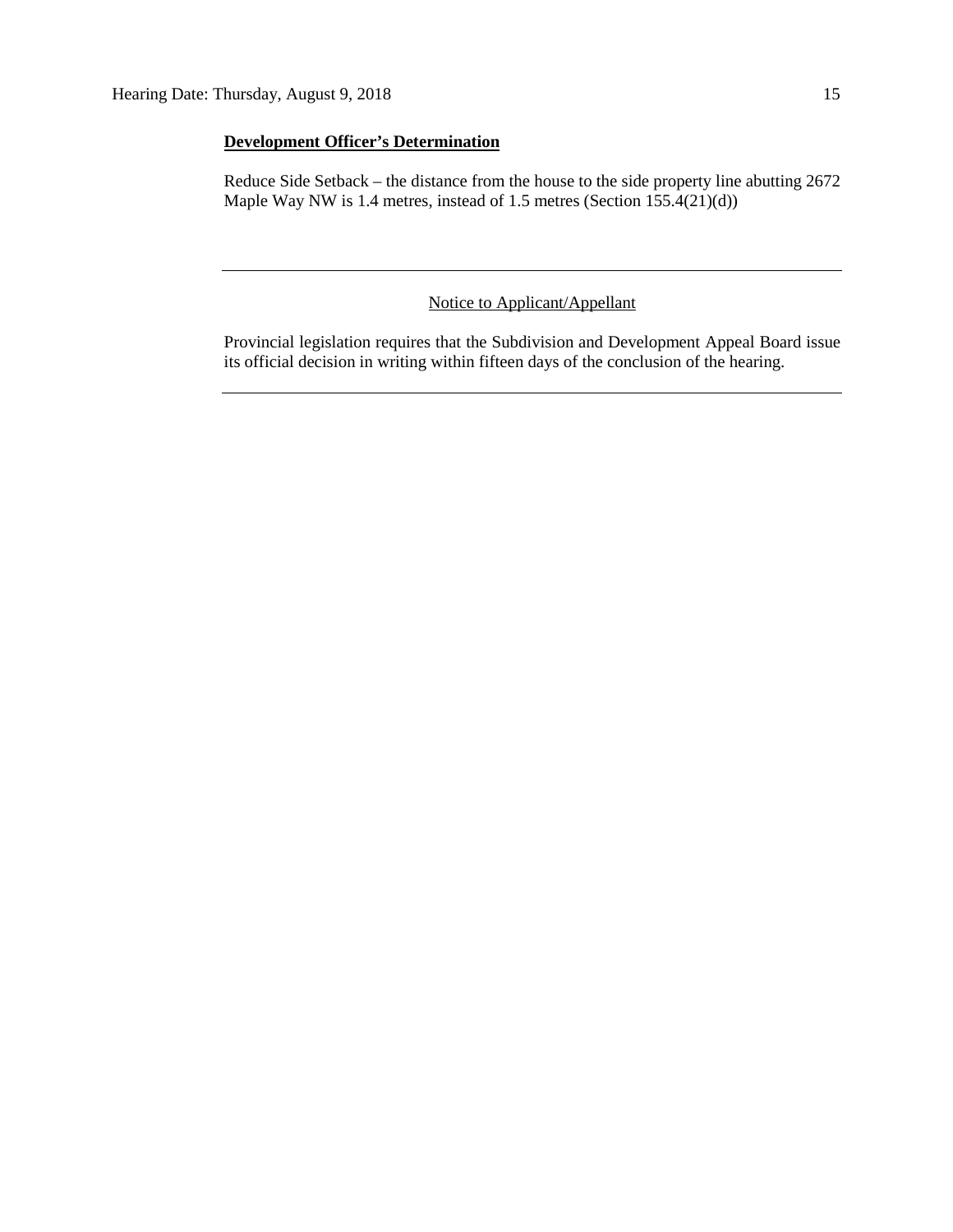| <b>monton</b>                                                                                                                                                                                                                                                                                                                                                                                                                                                                                                                                                                                                                                                                                                                                                                                                                                                                                                                                                                                                                                                                                                                                                                                                                                                                                                                                                                                                                                                                                                     | Project Number: 270028546-002<br>Application Date:<br>JAN 03, 2018<br>Printed:<br>June 21, 2018 at 2:38 PM<br>Page:<br>$1$ of $2$                                                                                                            |  |  |  |  |  |
|-------------------------------------------------------------------------------------------------------------------------------------------------------------------------------------------------------------------------------------------------------------------------------------------------------------------------------------------------------------------------------------------------------------------------------------------------------------------------------------------------------------------------------------------------------------------------------------------------------------------------------------------------------------------------------------------------------------------------------------------------------------------------------------------------------------------------------------------------------------------------------------------------------------------------------------------------------------------------------------------------------------------------------------------------------------------------------------------------------------------------------------------------------------------------------------------------------------------------------------------------------------------------------------------------------------------------------------------------------------------------------------------------------------------------------------------------------------------------------------------------------------------|----------------------------------------------------------------------------------------------------------------------------------------------------------------------------------------------------------------------------------------------|--|--|--|--|--|
| <b>Minor Development Permit</b>                                                                                                                                                                                                                                                                                                                                                                                                                                                                                                                                                                                                                                                                                                                                                                                                                                                                                                                                                                                                                                                                                                                                                                                                                                                                                                                                                                                                                                                                                   |                                                                                                                                                                                                                                              |  |  |  |  |  |
|                                                                                                                                                                                                                                                                                                                                                                                                                                                                                                                                                                                                                                                                                                                                                                                                                                                                                                                                                                                                                                                                                                                                                                                                                                                                                                                                                                                                                                                                                                                   | This document is a record of a Development Permit application, and a record of the decision for the undertaking described below, subject to<br>the limitations and conditions of this permit, of the Edmonton Zoning Bylaw 12800 as amended. |  |  |  |  |  |
| Applicant                                                                                                                                                                                                                                                                                                                                                                                                                                                                                                                                                                                                                                                                                                                                                                                                                                                                                                                                                                                                                                                                                                                                                                                                                                                                                                                                                                                                                                                                                                         | Property Address(es) and Legal Description(s)<br>2674 - MAPLE WAY NW<br>Plan 1623032 Blk 17 Lot 18                                                                                                                                           |  |  |  |  |  |
| <b>Scope of Permit</b><br>To leave as built a Single Detached House.<br><b>Permit Details</b>                                                                                                                                                                                                                                                                                                                                                                                                                                                                                                                                                                                                                                                                                                                                                                                                                                                                                                                                                                                                                                                                                                                                                                                                                                                                                                                                                                                                                     |                                                                                                                                                                                                                                              |  |  |  |  |  |
| # of Dwelling Units Add/Remove: 0<br>Client File Reference Number:<br>Minor Dev. Application Fee: Leave as Built Single<br>Detached House                                                                                                                                                                                                                                                                                                                                                                                                                                                                                                                                                                                                                                                                                                                                                                                                                                                                                                                                                                                                                                                                                                                                                                                                                                                                                                                                                                         | Class of Permit: Class B<br>Lot Grading Needed?: N<br>New Sewer Service Required: N                                                                                                                                                          |  |  |  |  |  |
| Secondary-Suite Included ?: N<br>I/We certify that the above noted details are correct.                                                                                                                                                                                                                                                                                                                                                                                                                                                                                                                                                                                                                                                                                                                                                                                                                                                                                                                                                                                                                                                                                                                                                                                                                                                                                                                                                                                                                           | Stat, Plan Overlay/Annex Area: (none)                                                                                                                                                                                                        |  |  |  |  |  |
| Applicant signature:                                                                                                                                                                                                                                                                                                                                                                                                                                                                                                                                                                                                                                                                                                                                                                                                                                                                                                                                                                                                                                                                                                                                                                                                                                                                                                                                                                                                                                                                                              |                                                                                                                                                                                                                                              |  |  |  |  |  |
| <b>Development Permit Decision</b><br>Approved<br><b>Subject to the Following Conditions</b><br>NOTE: Subject to the right of appeal, the permit is NOT VALID until the required Notification Period expires (date noted below)<br>in accordance with Sections 21.1 and 17.1.<br>This Development Permit authorizes to Leave as Built a Single Detached House only. It DOES NOT authorize any other interior or<br>exterior alterations to this house.<br>The development shall be constructed in accordance with the stamped and approved drawings.<br>ADVISEMENTS:<br>An approved Development Permit means that the proposed development has been reviewed only against the provisions of the<br>Edmonton Zoning Bylaw. It does not remove obligations to conform with other legislation, bylaws or land title instruments such as<br>the Municipal Government Act, the ERCB Directive 079, the Edmonton Safety Codes Permit Bylaw or any caveats, covenants or<br>easements that might be attached to the Site.<br>Unless otherwise stated, all above references to section numbers refer to the authority under the Edmonton Zoning Bylaw 12800.<br>Variances<br>Reduce Side Setback - the distance from the house to the side property line abutting 2672 Maple Way NW is 1.4m, instead of<br>1.5m. (Section $155.4(21)(d)$ )<br><b>Rights of Appeal</b><br>This approval is subject to the right of appeal as outlined in Chapter 24, Section 683 through 689 of the Municipal Government<br>Amendment Act. |                                                                                                                                                                                                                                              |  |  |  |  |  |
|                                                                                                                                                                                                                                                                                                                                                                                                                                                                                                                                                                                                                                                                                                                                                                                                                                                                                                                                                                                                                                                                                                                                                                                                                                                                                                                                                                                                                                                                                                                   |                                                                                                                                                                                                                                              |  |  |  |  |  |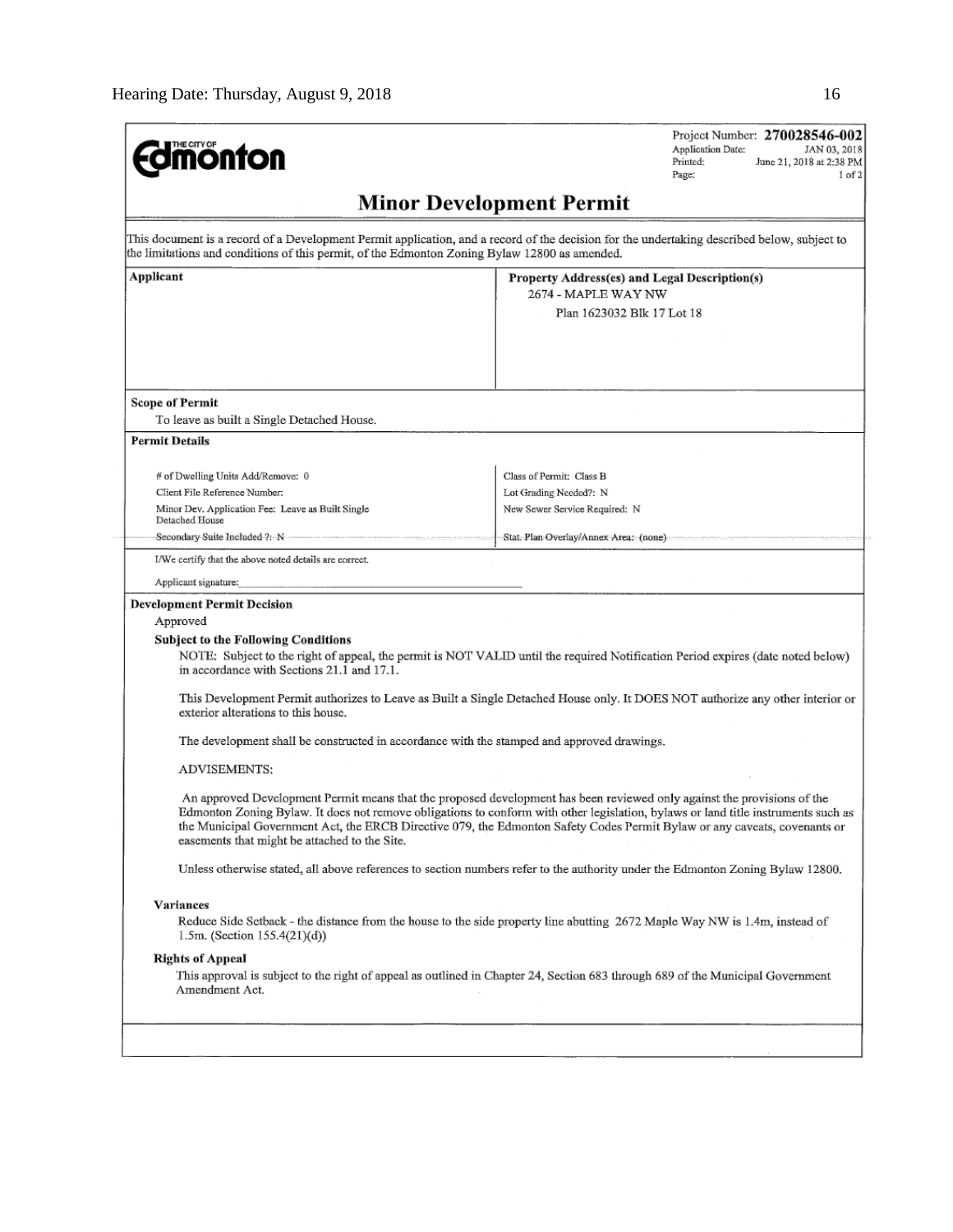| <b><i><u><u>monton</u></u></i></b>                              |                                                                                            |                                                             |                      | Application Date:<br>Printed:<br>Page:                                                                                                                                                                                               | Project Number: 270028546-002<br>JAN 03, 2018<br>June 21, 2018 at 2:38 PM<br>$2$ of $2$ |
|-----------------------------------------------------------------|--------------------------------------------------------------------------------------------|-------------------------------------------------------------|----------------------|--------------------------------------------------------------------------------------------------------------------------------------------------------------------------------------------------------------------------------------|-----------------------------------------------------------------------------------------|
|                                                                 |                                                                                            | <b>Minor Development Permit</b>                             |                      |                                                                                                                                                                                                                                      |                                                                                         |
| Issue Date: May 24, 2018<br>Notice Period Begins: May 31, 2018  | Development Authority: LAI, ECHO                                                           | Ends: Jun 21, 2018                                          |                      |                                                                                                                                                                                                                                      |                                                                                         |
| Fees                                                            |                                                                                            |                                                             |                      |                                                                                                                                                                                                                                      |                                                                                         |
| Dev. Application Fee<br>Total GST Amount:<br>Totals for Permit: | Fee Amount<br>\$164.00<br>\$0.00<br>\$164.00                                               | <b>Amount Paid</b><br>\$164.00<br>\$164.00                  | Receipt#<br>04721671 | Date Paid<br>Jan 03, 2018                                                                                                                                                                                                            |                                                                                         |
|                                                                 |                                                                                            |                                                             |                      |                                                                                                                                                                                                                                      |                                                                                         |
|                                                                 |                                                                                            |                                                             |                      |                                                                                                                                                                                                                                      |                                                                                         |
|                                                                 |                                                                                            |                                                             |                      |                                                                                                                                                                                                                                      |                                                                                         |
|                                                                 |                                                                                            |                                                             |                      |                                                                                                                                                                                                                                      |                                                                                         |
|                                                                 |                                                                                            |                                                             |                      |                                                                                                                                                                                                                                      |                                                                                         |
|                                                                 |                                                                                            |                                                             |                      |                                                                                                                                                                                                                                      |                                                                                         |
|                                                                 |                                                                                            |                                                             |                      |                                                                                                                                                                                                                                      |                                                                                         |
|                                                                 |                                                                                            |                                                             |                      |                                                                                                                                                                                                                                      |                                                                                         |
|                                                                 |                                                                                            |                                                             |                      |                                                                                                                                                                                                                                      |                                                                                         |
|                                                                 |                                                                                            |                                                             |                      |                                                                                                                                                                                                                                      |                                                                                         |
|                                                                 |                                                                                            |                                                             |                      |                                                                                                                                                                                                                                      |                                                                                         |
|                                                                 |                                                                                            |                                                             |                      |                                                                                                                                                                                                                                      |                                                                                         |
|                                                                 |                                                                                            |                                                             |                      |                                                                                                                                                                                                                                      |                                                                                         |
|                                                                 | $\sim$<br>$\alpha=0.01$<br>$\sim 10^{11}$ km s $^{-1}$                                     |                                                             |                      | $\label{eq:2.1} \mathcal{L}^{\mathcal{A}}_{\mathcal{A}}(\mathcal{A})=\mathcal{L}^{\mathcal{A}}_{\mathcal{A}}(\mathcal{A})=\mathcal{L}^{\mathcal{A}}_{\mathcal{A}}(\mathcal{A})\mathcal{A}^{\mathcal{A}}_{\mathcal{A}}(\mathcal{A}).$ | $\sim$                                                                                  |
|                                                                 |                                                                                            | $\mathcal{L}(\mathcal{L})$ and $\mathcal{L}(\mathcal{L})$ . |                      | $\label{eq:2.1} \mathcal{L}(\mathcal{L}) = \mathcal{L}(\mathcal{L}) \mathcal{L}(\mathcal{L}) = \mathcal{L}(\mathcal{L})$                                                                                                             |                                                                                         |
|                                                                 | $\mathcal{L}(\mathcal{L})$ and $\mathcal{L}(\mathcal{L})$ . The $\mathcal{L}(\mathcal{L})$ | and the state                                               |                      |                                                                                                                                                                                                                                      |                                                                                         |
|                                                                 |                                                                                            | the contract of the con-                                    |                      |                                                                                                                                                                                                                                      |                                                                                         |
|                                                                 |                                                                                            |                                                             |                      |                                                                                                                                                                                                                                      |                                                                                         |
|                                                                 |                                                                                            | $\sim$                                                      |                      |                                                                                                                                                                                                                                      |                                                                                         |